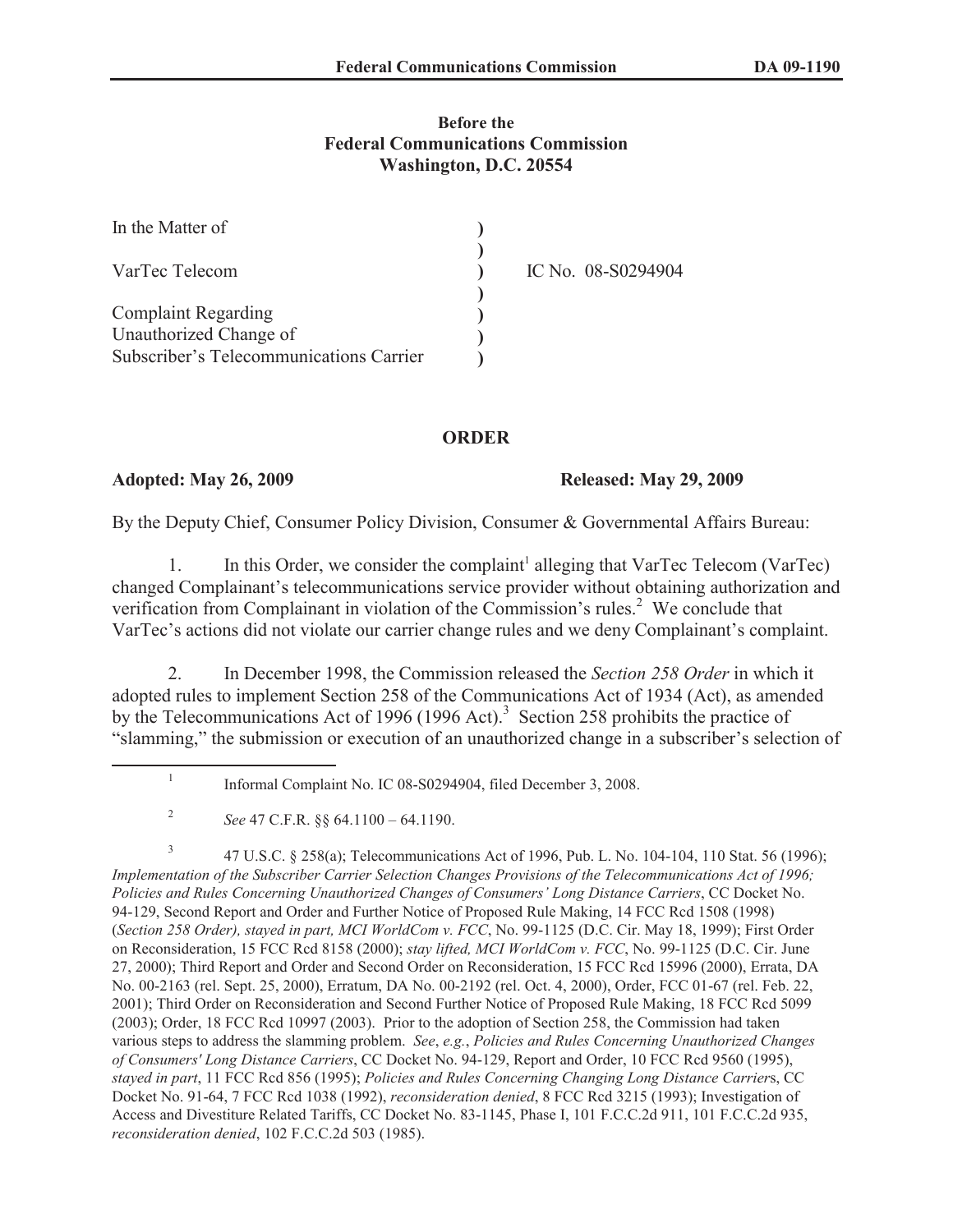a provider of telephone exchange service or telephone toll service.<sup>4</sup> In the *Section 258 Order*, the Commission adopted aggressive new rules designed to take the profit out of slamming, broadened the scope of the slamming rules to encompass all carriers, and modified its existing requirements for the authorization and verification of preferred carrier changes. The rules require, among other things, that a carrier receive individual subscriber consent before a carrier change may occur.<sup>5</sup> Pursuant to Section 258, carriers are absolutely barred from changing a customer's preferred local or long distance carrier without first complying with one of the Commission's verification procedures.<sup>6</sup> Specifically, a carrier must: (1) obtain the subscriber's written or electronically signed authorization in a format that meets the requirements of Section 64.1130; (2) obtains confirmation from the subscriber via a toll-free number provided exclusively for the purpose of confirming orders electronically; or (3) utilize an independent third party to verify the subscriber's order.<sup>7</sup>

3. The Commission also has adopted liability rules. These rules require the carrier to absolve the subscriber where the subscriber has not paid his or her bill. In that context, if the subscriber has not already paid charges to the unauthorized carrier, the subscriber is absolved of liability for charges imposed by the unauthorized carrier for service provided during the first 30 days after the unauthorized change.<sup>8</sup> Where the subscriber has paid charges to the unauthorized carrier, the Commission's rules require that the unauthorized carrier pay 150% of those charges to the authorized carrier, and the authorized carrier shall refund or credit to the subscriber 50% of all charges paid by the subscriber to the unauthorized carrier.<sup>9</sup> Carriers should note that our actions in this Order do not preclude the Commission from taking additional action, if warranted, pursuant to Section 503 of the Act.<sup>10</sup>

4. We received Complainant's complaint on December 3, 2008, alleging that Complainant's telecommunications service provider had been changed from AT&T to VarTec without Complainant's authorization. Pursuant to Sections 1.719 and 64.1150 of our rules, $^{11}$  we

4 47 U.S.C. § 258(a).

5 *See* 47 C.F.R. § 64.1120.

7 *See* 47 C.F.R. § 64.1120(c). Section 64.1130 details the requirements for letter of agency form and content for written or electronically signed authorizations. 47 C.F.R. § 64.1130.

8 *See* 47 C.F.R. §§ 64.1140, 64.1160. Any charges imposed by the unauthorized carrier on the subscriber for service provided after this 30-day period shall be paid by the subscriber to the authorized carrier at the rates the subscriber was paying to the authorized carrier at the time of the unauthorized change. *Id.*

9 *See* 47 C.F.R. §§ 64.1140, 64.1170.

<sup>10</sup> *See* 47 U.S.C. § 503.

<sup>11</sup> 47 C.F.R. § 1.719 (Commission procedure for informal complaints filed pursuant to Section 258 of the Act); 47 C.F.R. § 64.1150 (procedures for resolution of unauthorized changes in preferred carrier).

<sup>6</sup> 47 U.S.C. § 258(a).